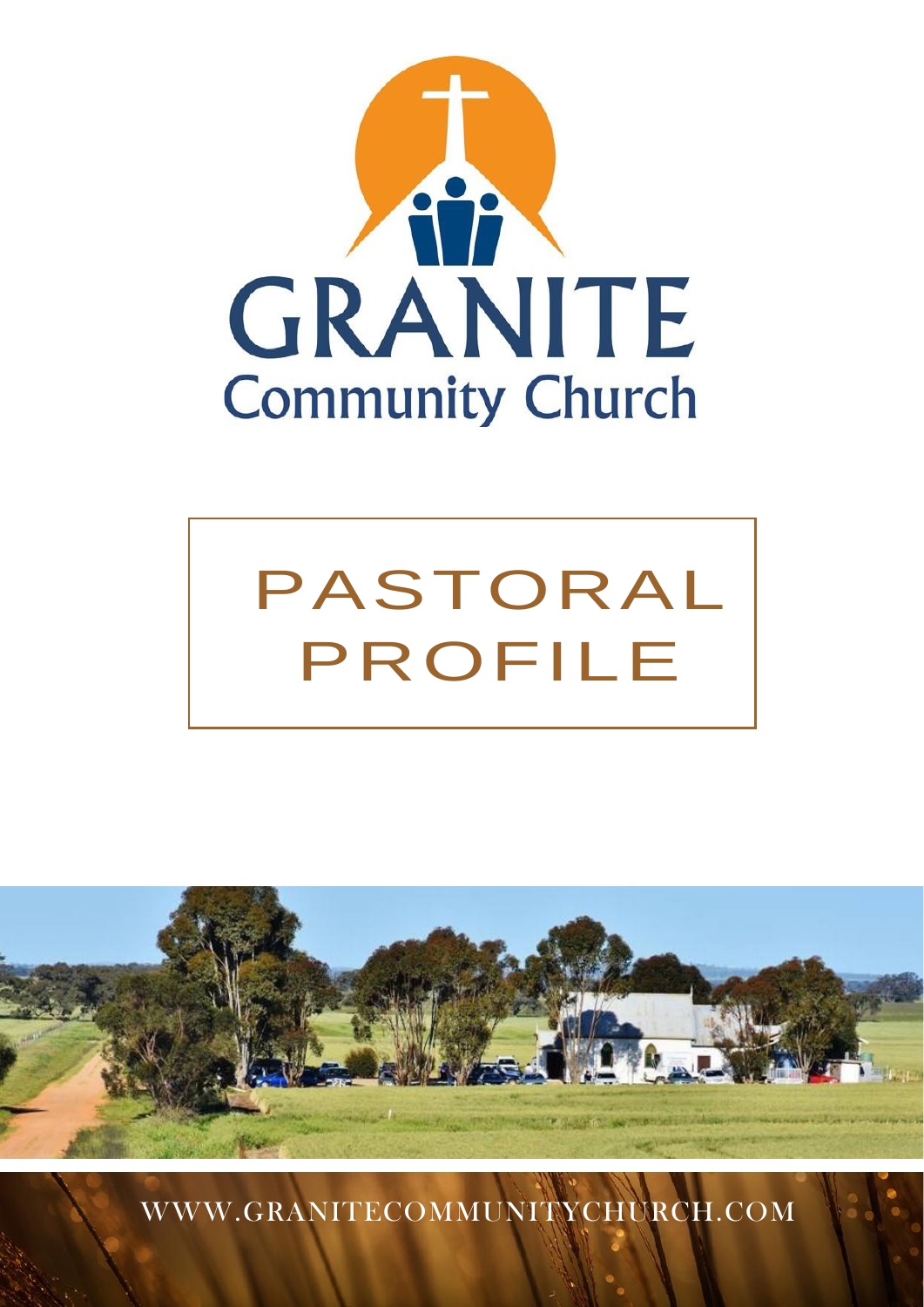## PASTORAL PROFIL PASTORAL PROFILE

**Ten areas, which we feel, are the most critical activities in which our Pastor will be supportive.**

| <b>POSITION DESCRIPTION</b>                                                                                                 | <b>KEY SELECTION CRITERIA</b>                                                                                                                                      |
|-----------------------------------------------------------------------------------------------------------------------------|--------------------------------------------------------------------------------------------------------------------------------------------------------------------|
| 1. Interpreting the Faith / Preaching                                                                                       |                                                                                                                                                                    |
| Communicate a comprehensive<br>understanding of the Bible and Christian<br>theology in terms relevant to people's<br>lives. | Describe your skills and<br>experience as a Preacher and/or<br>Teacher of the Word of God                                                                          |
| 2. Ministry of the Laity Development                                                                                        |                                                                                                                                                                    |
| Motivate and support people in<br>discoveringand using their gifts in daily<br>life and in the life of the church           | Describe how your leadership<br>$\bullet$<br>skills encourage others to<br>develop their own gifts and<br>ministry.<br>Demonstrate your<br>communication style and |
|                                                                                                                             | delegation skills.                                                                                                                                                 |
| 3. Evangelism                                                                                                               |                                                                                                                                                                    |
| Seek to lead people to make decisions for<br>Christ and encouraging their participation<br>in the local church.             | Show how you conduct personal<br>evangelism and how you involve<br>evangelism into your weekly<br>message.                                                         |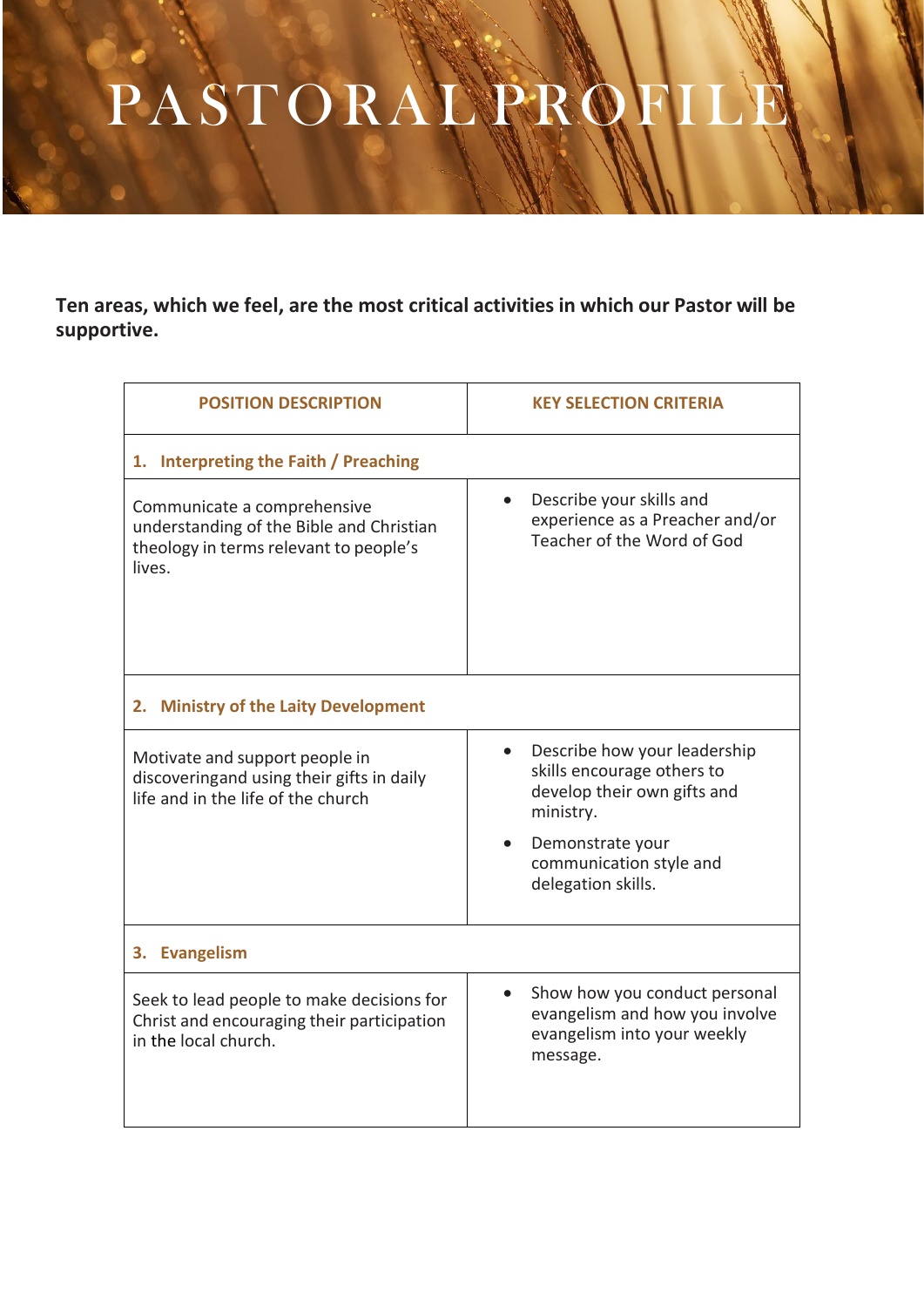## PASTORAL PROFILE

| <b>POSITION DESCRIPTION</b>                                                                                                                                                                   | <b>KEY SELECTION CRITERIA</b>                                                                                                  |  |
|-----------------------------------------------------------------------------------------------------------------------------------------------------------------------------------------------|--------------------------------------------------------------------------------------------------------------------------------|--|
| 4. Prayer Life                                                                                                                                                                                |                                                                                                                                |  |
| Encourage a deeper commitment to<br>individual and corporate prayer in the life<br>of the church.                                                                                             | Demonstrate how you are<br>committed to personal prayer<br>and the personal study of<br>scripture.                             |  |
|                                                                                                                                                                                               | Describe how you have<br>encouraged other people in<br>personal & corporate prayer and<br>Bible Study.                         |  |
| 5. Small Group Ministry                                                                                                                                                                       |                                                                                                                                |  |
| Develop, maintain and expand a<br>small group ministry, encouraging<br>maximum participation.                                                                                                 | Describe your experience with<br>small groups.                                                                                 |  |
| <b>6. Mission Promotion</b>                                                                                                                                                                   |                                                                                                                                |  |
| Encourage and provide<br>opportunities both within and<br>outside the church for the<br>congregation/individual to be<br>informed and involved in<br>Christian mission at home and<br>abroad. | Demonstrate how you encourage<br>$\bullet$<br>local and overseas personnel and<br>organisations sharing in the<br>church life. |  |
| 7. Children / Youth Ministry / Young Adults                                                                                                                                                   |                                                                                                                                |  |
| Develop and maintain<br>programs and activities<br>directed to young people<br>both in the churchard in<br>the community.                                                                     | Describe your experience in<br>youth ministry and the role it<br>plays in the church.                                          |  |